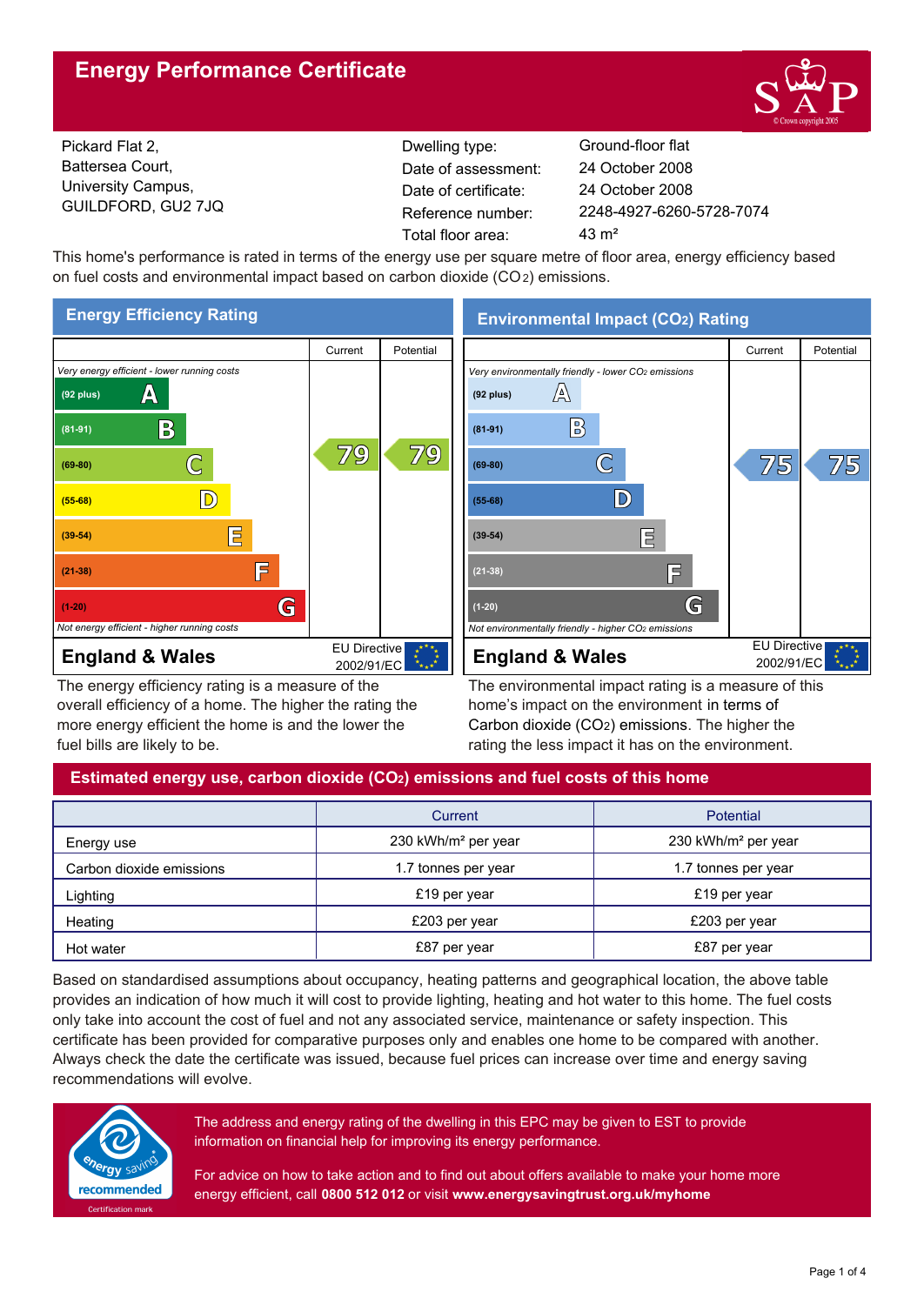### **About this document**

The Energy Performance Certificate for this dwelling was produced following an energy assessment undertaken by a qualified assessor, accredited by Elmhurst Energy Systems, to a scheme authorised by the Government. This certificate was produced using the RdSAP 2005 assessment methodology and has been produced under the Energy Performance of Buildings (Certificates and Inspections) (England and Wales) Regulations 2007 as amended. A copy of the certificate has been lodged on a national register.

| Assessor's accreditation number: | EES/002004                                     |
|----------------------------------|------------------------------------------------|
| Assessor's name:                 | Gary John Ryan                                 |
| Company name/trading name:       | <b>Energy Assess UK Limited</b>                |
| Address:                         | 5 Bryanstone Close, Guildford, Surrey, GU2 9UJ |
| Phone number:                    | 07894 801 963                                  |
| Fax number:                      | 01483 829557                                   |
| E-mail address:                  | gary@energyassessuk.com                        |
| Related party disclosure:        |                                                |

### **If you have a complaint or wish to confirm that the certificate is genuine**

Details of the assessor and the relevant accreditation scheme are as above. You can get contact details of the accreditation scheme from their website at www.elmhurstenergy.co.uk together with details of their procedures for confirming authenticity of a certificate and for making a complaint.

## **About the building's performance ratings**

The ratings on the certificate provide a measure of the building's overall energy efficiency and its environmental impact, calculated in accordance with a national methodology that takes into account factors such as insulation, heating and hot water systems, ventilation and fuels used. The average Energy Efficiency Rating for a dwelling in England and Wales is band E (rating 46).

Not all buildings are used in the same way, so energy ratings use 'standard occupancy' assumptions which may be different from the specific way you use your home. Different methods of calculation are used for homes and for other buildings. Details can be found at www.communities.gov.uk/epbd.

Buildings that are more energy efficient use less energy, save money and help protect the environment. A building with a rating of 100 would cost almost nothing to heat and light and would cause almost no carbon emissions. The potential ratings on the certificate describe how close this building could get to 100 if all the cost effective recommended improvements were implemented.

## **About the impact of buildings on the environment**

One of the biggest contributors to global warming is carbon dioxide. The way we use energy in buildings causes emissions of carbon. The energy we use for heating, lighting and power in homes produces over a quarter of the UK's carbon dioxide emissions and other buildings produce a further one-sixth.

The average household causes about 6 tonnes of carbon dioxide every year. Adopting the recommendations in this report can reduce emissions and protect the environment. You could reduce emissions even more by switching to renewable energy sources. In addition there are many simple everyday measures that will save money, improve comfort and reduce the impact on the environment. Some examples are given at the end of this report.

#### **Visit the Government's website at www.communities.gov.uk/epbd to:**

- Find how to confirm the authenticity of an energy performance certificate
- Find how to make a complaint about a certificate or the assessor who produced it •
- Learn more about the national register where this certificate has been lodged •
- Learn more about energy efficiency and reducing energy consumption •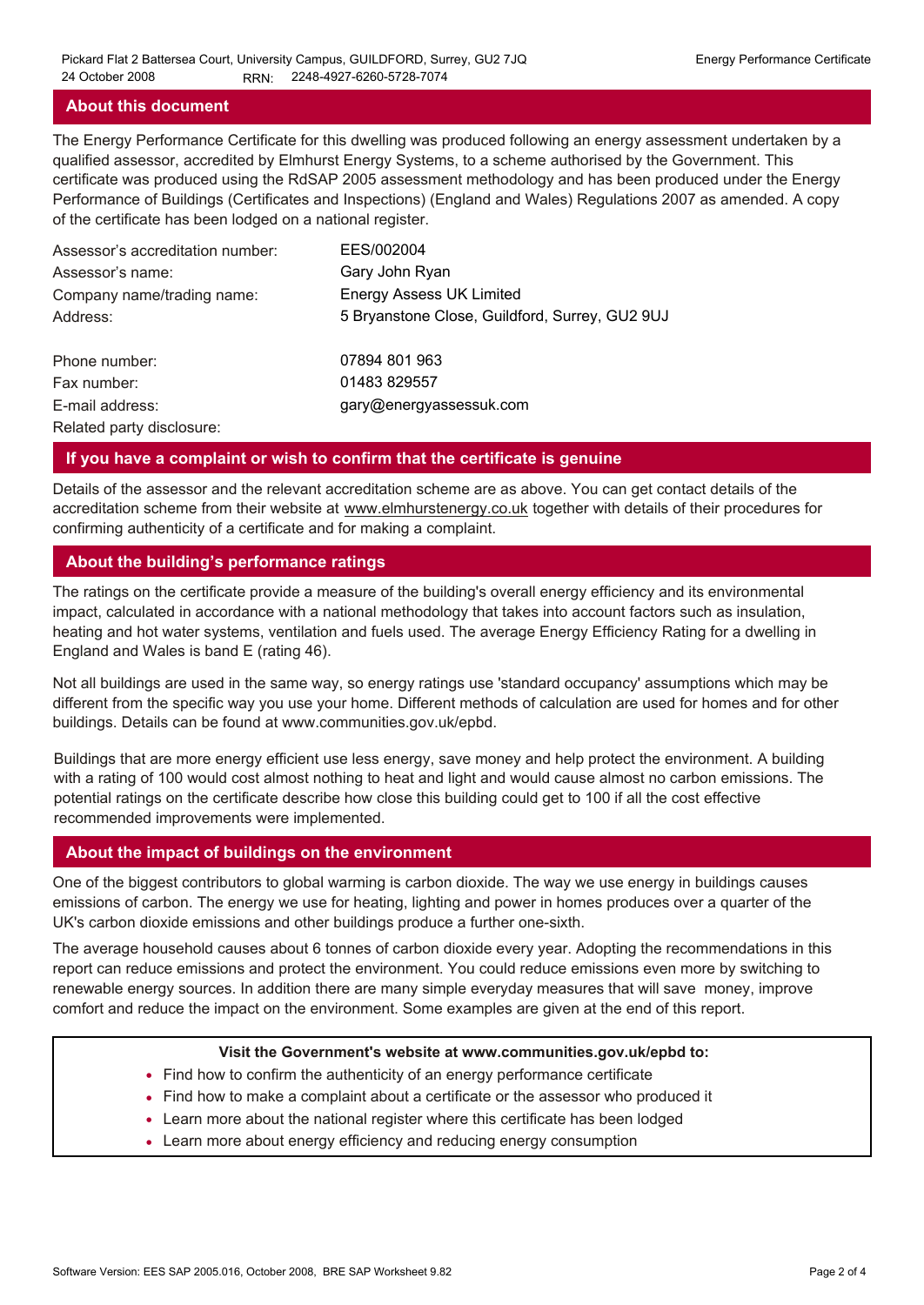# Recommended measures to improve this home's energy performance

Pickard Flat 2, Battersea Court, University Campus, GUILDFORD, GU2 7JQ Date of certificate:

Reference number: 2248-4927-6260-5728-7074 24 October 2008

## **Summary of this home's energy performance related features**

The following is an assessment of the key individual elements that have an impact on this home's performance rating. Each element is assessed against the following scale: Very poor / Poor / Average / Good / Very good.

| <b>Elements</b><br>Description            |                                                                    | Current performance      |               |
|-------------------------------------------|--------------------------------------------------------------------|--------------------------|---------------|
|                                           |                                                                    | <b>Energy Efficiency</b> | Environmental |
| Walls                                     | Cavity wall, filled cavity                                         | Good                     | Good          |
| Roof                                      | (another dwelling above)                                           |                          |               |
| Floor                                     | Solid, no insulation (assumed)                                     |                          |               |
| Windows                                   | Fully double glazed                                                | Good                     | Good          |
| Main heating                              | Community scheme                                                   | Good                     | Good          |
| Main heating controls                     | Flat rate charging, no thermostatic control of room<br>temperature | Very poor                | Very poor     |
| Secondary heating                         | None                                                               |                          |               |
| Hot water                                 | From main system                                                   | Very good                | Very good     |
| Lighting                                  | Low energy lighting in all fixed outlets                           | Very good                | Very good     |
| Current energy efficiency rating          |                                                                    | C 79                     |               |
| Current environmental impact (CO2) rating |                                                                    | C <sub>75</sub>          |               |

## **Low and zero carbon energy sources**

None

## **Recommendations**

None

## **Further measures to achieve even higher standards**

None